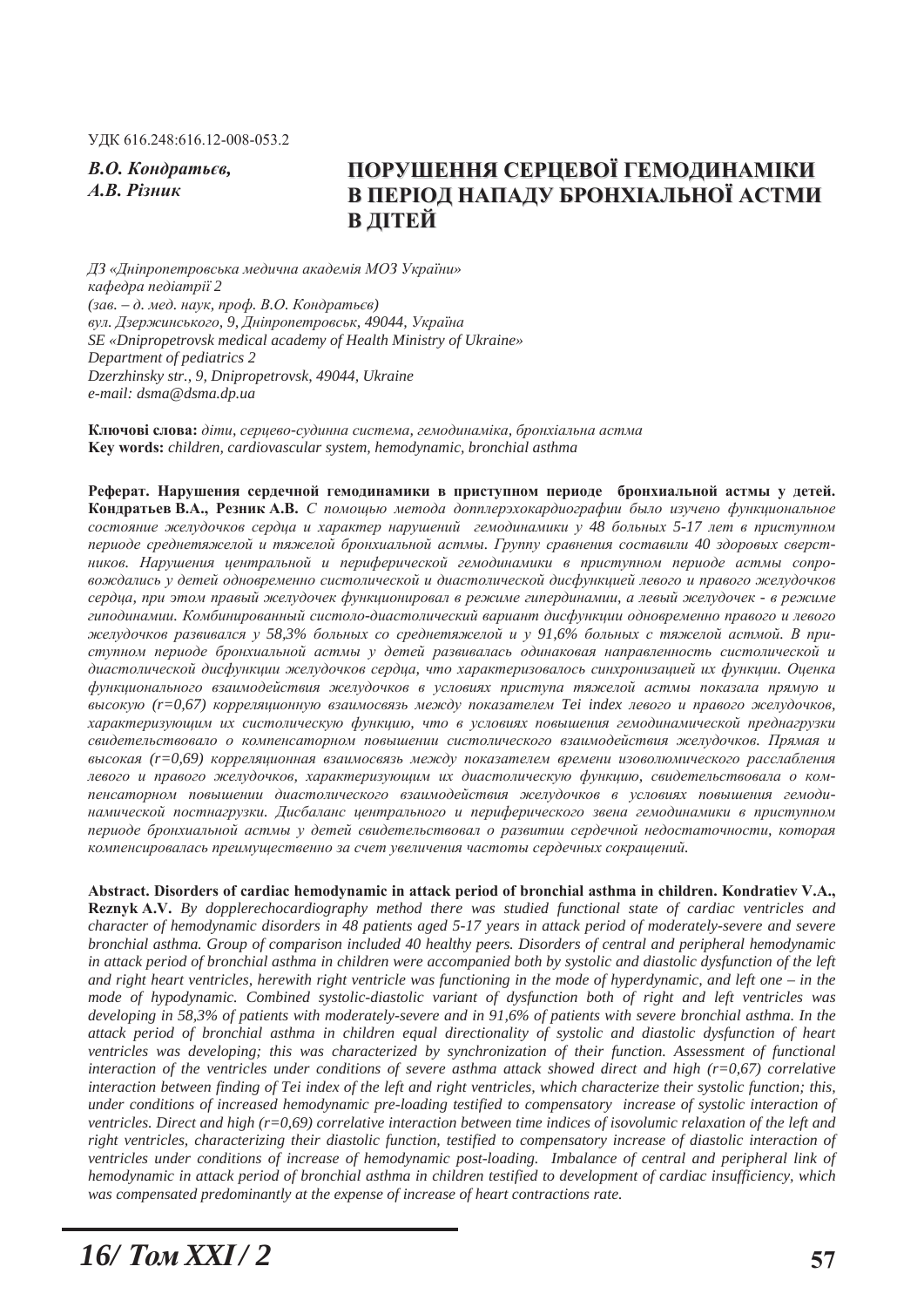Підвищення внутрішньогрудного тиску й гіпоксія міокарда в період нападу бронхіальної астми (БА) можуть призвести до розвитку серцевої недостатності, клінічні прояви якої в дитячому віці маскуються явищами дихальної недостатності. При цьому відомості, що стосуються гемодинамічної перебудови малого й великого кола кровообігу в період нападу БА, мають протирічний характер [4], а в дитячому віці вивчені недостатньо [2]. У дорослих хворих з БА різного ступеня тяжкості достатньо часто виявляється діастолічна дисфункція як правих, так і лівих відділів серця, яка зростає залежно від тяжкості астми. Крім того, при тяжкій БА має місце помірне погіршення систолічної функції лівого шлуночка  $[1, 4]$ , при цьому важливим є визначення характеру взаємодії шлуночків серця, який може свідчити про компенсацію або прогресування серцевої недостатності. У цьому плані метод допплерехокардіографії (ДопплерЕхоКГ) є чутливим для раннього визначення систолічної та діастолічної дисфункції правих і лівих відділів серця  $[1, 8]$ .

Метою дослідження було визначення функціонального стану шлуночків серця та характеру порушень центральної і периферичної гемодинаміки в дітей у період нападу БА залежно від тяжкості захворювання за допомогою ДопплерEхоKГ.

#### МАТЕРІАЛИ ТА МЕТОДИ ДОСЛІДЖЕНЬ

Клінічні дослідження були проведені в 2014-2015 роках на базі пульмонологічного відділення обласної дитячої клінічної лікарні м. Дніпропетровська. Були обстежені 48 хворих віком від 5 до 17 років із персистуючою БА в період нападу. Розподіл обстежених дітей на групи було здійснено з урахуванням тяжкості хвороби відповідно до чинних рекомендацій [7]. Першу групу становили 24 хворих із середньотяжким ступенем БА (БАСС), другу - 24 хворих з тяжким ступенем БА (БАТС). Контрольну групу склали 40 здорових дітей-однолітків, які не мали соматичної патології.

Для дослідження функціонального стану шлуночків серця, центральної та периферичної гемодинаміки використовували ехокардіографію та допплерехокардіографію в імпульсному режимі (PW), що здійснювалися одночасно на ультразвуковому сканері "Acuson CV70" (Siemens) за стандартною методикою [3]. У стандартних позиціях вимірювались діастолічний діаметр лівого (Дд, см) і правого шлуночка (Дпш, см). У зв'язку з тим, що обстеження здійснювалися в дітей різного віку (від 5 до 17 років), ехометричні показники серця були нормалізовані за площею тіла (Т). Розраховувались показники центральної і периферичної гемодинаміки: ударний індекс (УІ, мл/м<sup>2</sup>), серцевий індекс (СІ, л/хв\*м<sup>2</sup>), дольовий периферичний опір (ДПО, ум.од.).

Для оцінки систолічної функції шлуночків серця розраховували час ізоволюмічного скорочення лівого шлуночка (ЛШ) і правого шлуночка (ПШ), нормалізований за інтервалом RR (IVCT /RR мс), фракцію викиду ЛШ (ФВ,%) та Теі index обох шлуночків. Для оцінки діастолічної функції ЛШ і ПШ реєстрували швидкісні показники кровотоку на мітральному і трикуспідальному клапані в режимі імпульснохвильового допплера. Вимірювали показники, найбільш інформативні для виявлення діастолічної дисфункції шлуночків [10]: швидкість раннього діастолічного наповнення шлуночка  $(V_F, M/c)$ , швидкість пізнього діастолічного наповнення шлуночка ( $V_A$  м/с), їх співвідношення ( $V_E/V_A$  ум. од); час уповільнення швидкості кровотоку у фазу раннього діастолічного наповнення (DT/RR мс) та час ізоволюмічного розслаблення шлуночка (IVRT/RR мс), які були нормалізовані за iнтервалом RR [5].

Математичній аналіз та статистичне опрацювання цифрового матеріалу проводилися з використанням альтернативного, варіаційного й кореляційного статистичного аналізу за допомогою пакету статистичних програм Microsoft Excel 7.0. Вірогідність відмінності оцінювалась за допомогою параметричного критерію Фішера-Стьюдента. Різницю вважали статистично значущою при  $p<0,05$  [6].

#### РЕЗУЛЬТАТИ ТА ЇХ ОБГОВОРЕННЯ

Проведені дослідження стану центральної і периферичної гемодинаміки показали, що середні показники ударного індексу (УІ) в дітей 1-ї групи з БАСС і 2-ї групи з БАТС в нападі астми були дещо збільшеними (табл. 1), але не мали достовірних відмінностей з контрольною групою здорових дітей  $(p>0,1)$ .

У хворих з БАСС переважав гіпокінетичний тип гемодинаміки (66,7%), значно рідше виявлявся гіперкінетичний (25%) і еукінетичний (8,3%) тип гемодинаміки, при тому що середній показник СI був достовірно вище, ніж у здорових, а середній показник ДПО - достовірно нижче, ніж у здорових (р<0,05). У хворих з БАТС, навпаки, переважав гіперкінетичний тип гемодинаміки (45,8%), рідше виявлявся гіпокінетичний (29,2%) і еукінетичний (25%) тип гемодинаміки, при тому що середній показник СІ був значно вище, ніж у здорових, а середній показник ДПО - значно нижче, ніж у здорових (p<0,01). Вивчення кореляційного взаємозв'язку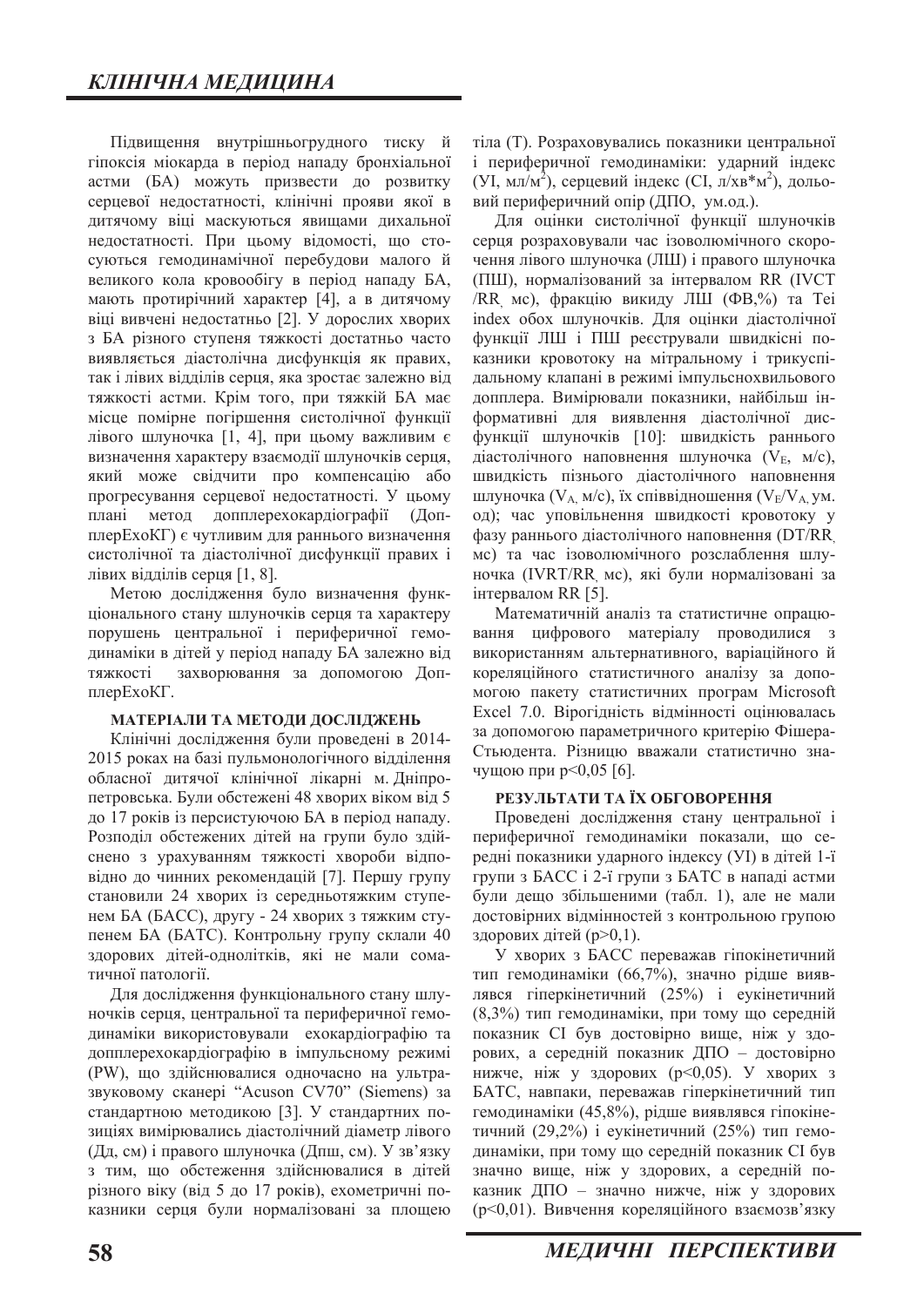між показниками центральної і периферичної ланки гемодинаміки показало, що на відміну від здорових дітей, у яких існував сильно виражений негативний кореляційний взаємозв'язок між УІ і ДПО (r=-0,92) та СІ і ДПО (r=-0,94), що не залежав від типу гемодинаміки, у хворих на БА дітей спостерігався дисбаланс гемодинаміки, коли коефіцієнти кореляції між УІ і ДПО були менш значущими: при БАСС r=-0,75, при БАТС г = -0,62 (р>0,05 і р<0,05 порівняно зі здоровими), а коефіцієнти кореляції між СІ і ДПО при БАСС і БАТС суттєво не відрізнялись від здорових (r=-0,87 і r =-0,89). Такі тенденції свідчили про існуючий дисбаланс центральної і периферичної ланки гемодинаміки в нападі БА у дітей, який був загрозою розвитку серцевої недостатності, але компенсувався за рахунок збільшення частоти серцевих скорочень.

 $Ta6\n$ <sub>µ</sub>\n<sub>µ</sub>\n<sub>q</sub>\n<sub>q</sub>\n<sub>q</sub>\n</sub>

| ДопплерЕхоКГ показники<br>перша група<br>друга група<br>$(n = 40)$<br>$(n = 24)$<br>$(n = 24)$<br>$VI$ , мл/м <sup>2</sup><br>$46,28 \pm 4,57$<br>$48,73\pm2,49$<br>$44,62 \pm 5,42$<br>$CI, J/(XB \times M^2)$<br>$4,48\pm0,46*$<br>$5,38\pm0,40**$<br>$3,31\pm0,42$ | Групи обстежених |  |                  |  |
|-----------------------------------------------------------------------------------------------------------------------------------------------------------------------------------------------------------------------------------------------------------------------|------------------|--|------------------|--|
|                                                                                                                                                                                                                                                                       |                  |  | контрольна група |  |
|                                                                                                                                                                                                                                                                       |                  |  |                  |  |
|                                                                                                                                                                                                                                                                       |                  |  |                  |  |
| $18,3 \pm 1,8*$<br>$15,2{\pm}1,4**$<br>$23,4\pm 1,6$<br>ДПО, ум.од.<br>$\overline{1}$<br>$\cdots$                                                                                                                                                                     |                  |  |                  |  |

Показники центральної гемодинаміки в дітей у період нападу БА (М±m)

Примітки: достовірність різниць з контрольною групою \*- р<0,05; \*\*- р<0,01.

Аналіз функціонального стану шлуночків серця показав, що середні показники діастолічного діаметра ЛШ (Дд/Т) у хворих дітей обох груп не відрізнялись від норми, при цьому се-

редні показники діастолічного діаметра ПШ  $($ Дпш $/$ Т $)$  у дітей 1-ї групи з БАСС і 2-ї групи з БАТС в нападі астми були значно збільшеними (p<0,01) порівняно з контрольною групою (табл. 2).

 $Ta6\n$ <sub>µ</sub>\n<i>u</i>\n<sub>u</sub>\n<sub>z</sub> 2</sub>

| ДопплерЕхоКГ показники                 | Групи обстежених          |                           |                                |  |
|----------------------------------------|---------------------------|---------------------------|--------------------------------|--|
|                                        | перша група<br>$(n = 24)$ | друга група<br>$(n = 24)$ | контрольна група<br>$(n = 40)$ |  |
| Дд/Т, см/м <sup>2</sup>                | $3,84\pm0,21$             | $3,66 \pm 0,24$           | $3,96\pm0.09$                  |  |
| $\Phi$ B, %                            | $71,4\pm 1,54$            | $70,95 \pm 2,25$          | $70,6{\pm}2,2$                 |  |
| IVCT <sub>III</sub> /RR <sub>M</sub> c | $123,0+13,2***$           | $116,0+6,1***$            | $74,0{\pm}6,0$                 |  |
| Теі іndехЛШ, ум. од.                   | $0.52 \pm 0.036**$        | $0.53 \pm 0.020**$        | $0.38 + 0.02$                  |  |
| Дпш/Т, см/м <sup>2</sup>               | $1,18\pm0,09**$           | $1,16\pm0.08**$           | $0.91 \pm 0.08$                |  |
| $IVCTHIII/RR$ MC                       | $118,0+13,2***$           | $124.0 \pm 7.3$ ***       | $71,0 + 6,0$                   |  |
| Теі іпdехПШ, ум. од.                   | $0.50 \pm 0.042*$         | $0.55 \pm 0.029**$        | $0,41\pm0,03$                  |  |

Допплерехокардіографічні показники систолічної функції шлуночків серця в дітей у період нападу БА (M±m)

Примітки: достовірність різниць з контрольною групою \*- p<0,05; \*\*- p<0,01; \*\*\*- p<0,001.

Середні величини показників систолічної функції ЛШ (IVCT<sub>JIII</sub> /RR) і (Tei index) у хворих 1-ї і 2-ї групи були значно збільшеними порівняно з контрольною групою (p<0,001 для показника IVCTпш /RR і р<0,01 для показника Теі index відповідно). При цьому середні величини показників систолічної функції ПШ (IVCT<sub>IIIII</sub> /RR) і (Tei index) у хворих 1-ї і 2-ї групи також були значно збільшеними порівняно з контрольною групою (р<0,001 для показника IVCT $_{\text{THII}}$ /RR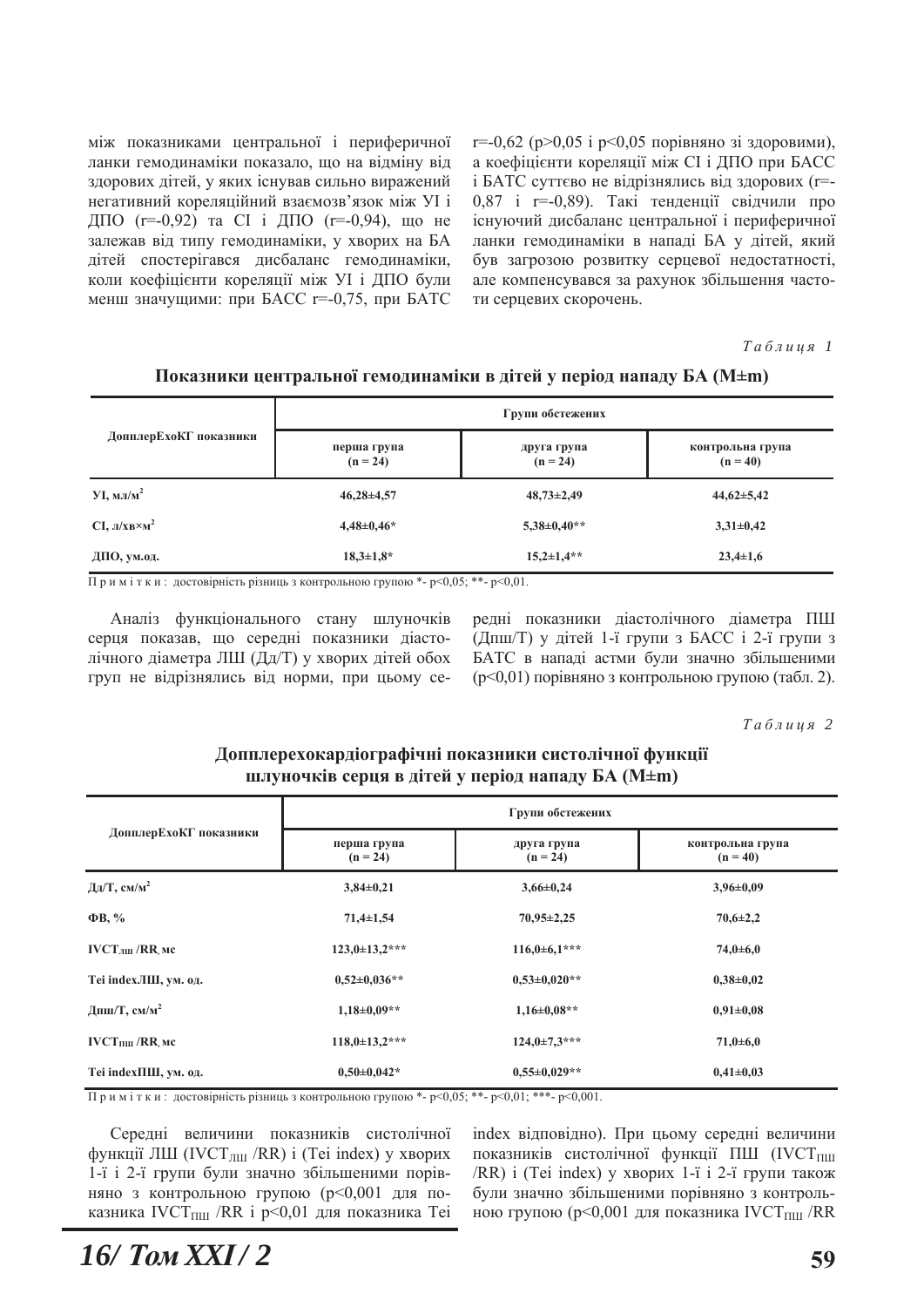$i$  p<0,05 та p<0,01 в 1-й  $i$  2-й групах для показника Tei index відповідно). В цілому, за двома цими показниками систолічна дисфункція ЛШ у нападі БА виявлялась у 58,3% хворих 1-ї групи і у 83,2% хворих 2-ї групи, а систолічна дисфункція ПШ у нападі БА виявлялась у 66,7% хворих 1-ї групи і в 91,6% хворих 2-ї групи, тобто в обох групах у більшості хворих виявлялась систолічна дисфункція обох шлуночків серця, що було більш характерно для тяжкої астми.

Аналіз діастолічної функції шлуночків серця показав, що найбільш значно порівняно з контрольною групою здорових дітей в нападі БА були збільшені середні показники DT/RR і IVRT/RR як лівого так і правого шлуночків (табл. 3), притому як у 1-й, так і у 2-й групі хворих (р<0,001). Індивідуальний аналіз цих показників показав, що одночасна діастолічна дисфункція (за 1 типом) обох шлуночків серця частіше виявлялась у хворих 2-ї групи: у 91,6% і  $66,7\%$  випадків відповідно (р<0,05).

 $Ta6$ лиця 3

|                                   | Групи обстежених          |                           |                                |  |
|-----------------------------------|---------------------------|---------------------------|--------------------------------|--|
| ДопплерЕхоКГ показники            | перша група<br>$(n = 24)$ | друга група<br>$(n = 24)$ | контрольна група<br>$(n = 40)$ |  |
| $V_{EJIII}$ M/c                   | $0,95 \pm 0,041$          | $0,97 \pm 0,034$          | $0,98 \pm 0,06$                |  |
| $V_{A JIII, M/c}$                 | $0,52\pm0,025$            | $0,58 \pm 0,032$          | $0,54\pm0,04$                  |  |
| $V_{EJIII}/V_{A~IIIII}$ , ум. од. | $1,86 \pm 0,09$           | $1,72\pm0,11$             | $1,88 \pm 0,13$                |  |
| $DT$ $_{JIII}/RR$ MC              | $229,2\pm 23,1$ **        | $265,3 \pm 20,4$ **       | $153,0+14,0$                   |  |
| $IVRTJIII/RR$ MC                  | $115,3\pm7,2**$           | $139,1\pm 6,3**$          | $79,0{\pm}6,0$                 |  |
| $V_{E\ IIIII, M/c}$               | $0,61\pm0,029$            | $0,69\pm0,022*$           | $0,60\pm0,03$                  |  |
| $V_{A\,\text{HIII},\,\text{M}}/c$ | $0,40\pm0,026$            | $0,47\pm0,025*$           | $0,38\pm0,03$                  |  |
| $V_{E IIII}/V_{A IIII, YM. OJ.$   | $1,54\pm0,055$            | $1,50\pm0,08$             | $1,63+0,11$                    |  |
| $DT$ пш/RR мс                     | $210,1\pm 26,2$ **        | $228.3 \pm 13.4**$        | $130,0 \pm 20,0$               |  |
| $IVRTHIII/RR$ MC                  | $122,3 \pm 10,2$ **       | $154,1\pm10,3**$          | $78,0{\pm}5,0$                 |  |

### Допплерехокардіографічні показники діастолічної функції **шлуночків серця в дітей у період нападу БА (M±m)**

 $\Pi$  р и м і т к и : достовірність різниць з контрольною групою \*- p<0.05; \*\*- p<0.001.

Для визначення функціональної взаємодії правого й лівого шлуночків серця в період нападу БА було проведено кореляційний аналіз взаємозв'язків ДопплерЕхоКГ-показників систолічної і діастолічної функції ЛШ і ПШ, який при порівнянні з групою здорових дітей показав деякі відмінності. Так, кореляційний взаємозв'язок між Теі index ЛШ і ПШ при БАСС також, як і у здорових дітей, був прямим і помірним  $(r=0,47 i r=0,38 Bi$ дповідно), але достовірно більш слабким порівняно з групою БАТС, де кореляційний взаємозв'язок між цим показником систолічної функції шлуночків був прямим і високим (г=0,67 при р<0,05), що в умовах підвищення гемодинамічного переднавантаження могло свідчити про компенсаторне підвищення систолічної взаємодії шлуночків.

Кореляційний взаємозв'язок між показником часу ізоволюмічного розслаблення ЛШ і ПШ  $(IVRT<sub>HH</sub>/RR)$ , який характеризував діастолічну функцію шлуночків, при БАСС також, як і у здорових дітей, був прямим і помірним (r=0,40 і г=0,45, відповідно), але достовірно більш слабким порівняно з групою БАТС, де кореляційний взаємозв'язок між цим показником діастолічної функції шлуночків був прямим і високим (r=0,69 при р<0,05), що в умовах підвищення гемодинамічного постнавантаження могло свідчити про компенсаторне підвищення діастолічної взаємодії шлуночків.

Кореляційний взаємозв'язок між показником взаємовідношення швидкості пізнього й раннього діастолічного наповнення ЛШ і ПШ ( $V_{E, HII}/V_{A, HII}$ ), який також характеризував діастолічну функцію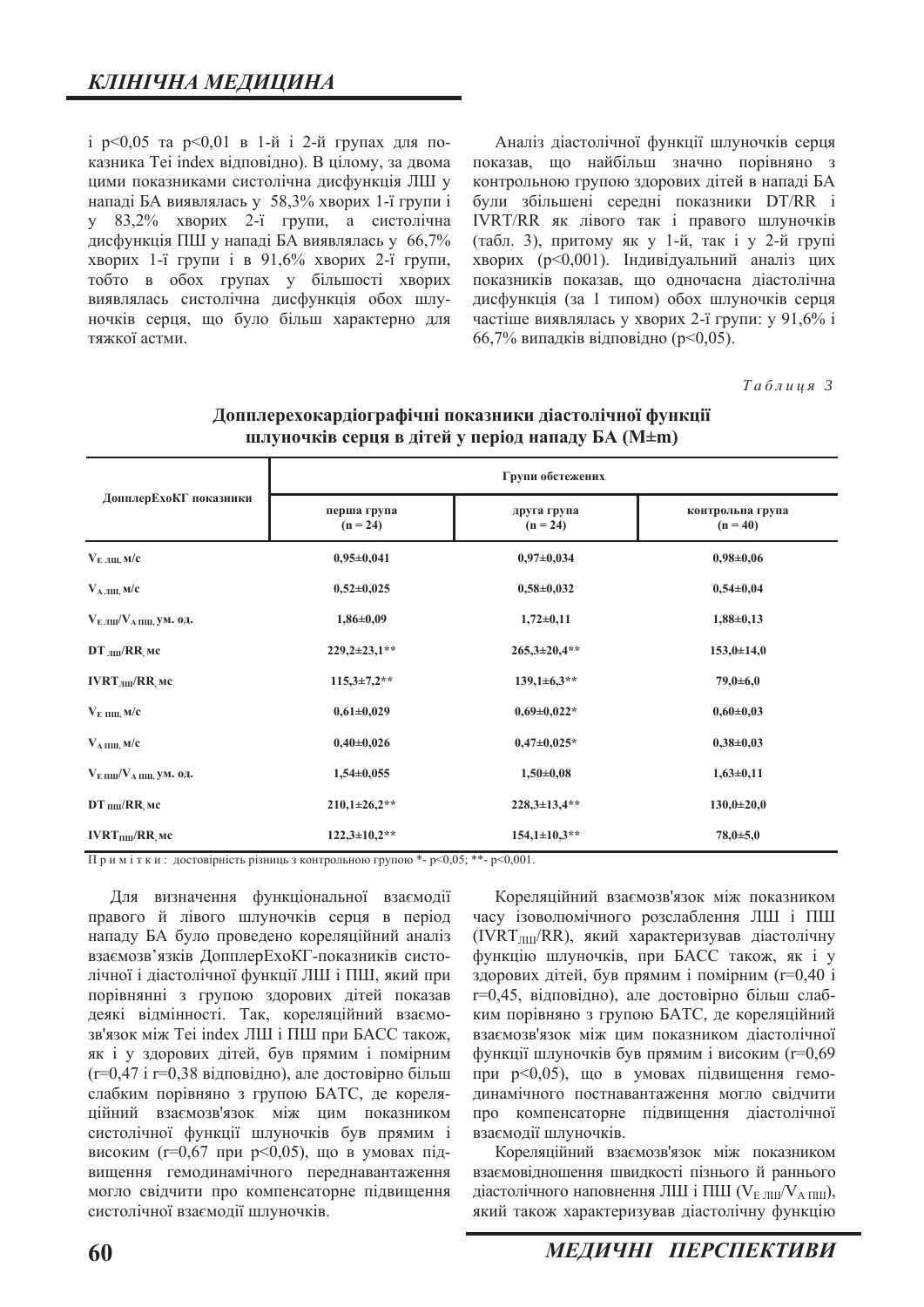шлуночків, при БАСС був прямим і помірним  $(r=0,48)$ , а при БАТС – прямим і високим  $(r=0.58)$ , при цьому у здорових дітей такий вза- $\epsilon$ мозв'язок був недостовірним (r=0,1, при р<0,001 порівняно з хворими на БА), що також свідчило про компенсаторне підвищення діастолічної взаємодії шлуночків в період нападу БА.

Літературні дані свідчать, що дисфункція ПШ у комбінації з дисфункцією ЛШ негативно впливає на прогноз розвитку серцевої недостатності [9]. За визначеними нами відхиленнями ДопплерЕхоКГ-показників у нападі БА комбінований систоло-діастолічний варіант дисфункції одночасно правого і лівого шлуночків розвивався в 58,3% хворих з БАСС і в 91,6% хворих з БАТС, що могло свідчити про розвиток у таких випадках серцевої недостатності.

#### **ВИСНОВКИ**

1. Порушення центральної і периферичної гемодинаміки в період нападу БА у дітей супроводжуються одночасно систолічною і діастолічною дисфункцією лівого і правого шлуночків серця ПШ, що є більш характерним для БАТС, при цьому ПШ працює в режимі гіпердинамії, а ЛШ - в режимі гіподинамії.

2. У період нападу БА у дітей розвивається однакова спрямованість систолічної і діастолічної дисфункції лівого і правого шлуночків серця, що характеризується синхронізацією їх функції.

3. Існуючий дисбаланс центральної і периферичної ланки гемодинаміки в нападі БА у дітей може свідчити про розвиток серцевої недостатності, яка компенсується за рахунок збільшення частоти серцевих скорочень.

## СПИСОК ЛІТЕРАТУРИ

1. Баранов В.Л. Сравнительная характеристика допплерографических исследований в оценке диастолической функции у больных бронхиальной астмой / В.Л. Баранов, М.А. Харитонов, М.И. Хрусталева // Пульмонология. − 2008. – № 2. – С. 20-24.

2. Белякова А.В. Состояние системной и легочной гемодинамики и микроциркуляции при бронхиальной астме у детей / А.В. Белякова, М.И. Шишкина // Пелиатрия. − 2008. – Т. 87, № 4. – С.30-33.

3. Воробьев А.С. Амбулаторная эхокардиография у детей: руководство для врачей / А.С. Воробьев.  $-$  СПб.: СпецЛит, 2010.  $-$  543 с.

4. Гринберг Н.Б. Анализ и прогнозирование микроангиопатий и кардиогемодинамического ремоделирования при бронхиальной астме: автореф. дис. на соискание учен. степени канд. мед. наук / Н.Б. Гринберг. – Астрахань, 2011. – 24 с.

5. Рыбакова М.К. Практическое руководство по ультразвуковой диагностике. Эхокардиография М.К. Рыбакова, М.Н. Алехин, В.В. Митьков.-Москва: Издат. дом «Видар-М», 2008. - 512 с.

6. Юнкеров В.И. Математико-статистическая обработка данных медицинских исследований В.И. Юнкеров, С.Г. Григорьев. - СПб.: ВМедА, 2002.  $-266$  c.

7. GINA REPORT, Global Strategy for Astma Management and Prevention/ revised,  $2014. - P$ , 1-132.

8. Improved left and right ventricular functions with trimetazidine in patients with heart failure: a tissue Doppler study / Y.Gunes, U. Guntekin, M.Tuncer [et al.]  $//$ Heart Vessels.  $-2009$ .  $-$  Vol. 24, N 4,  $-$  P, 277-282.

9. Prognostic value of tissue Doppler right ventricular systolic and diastolic function indexes combined with plasma B-type natriuretic Peptide in patients with advanced heart failure secondary to ischemic or idiopathic dilated cardiomyopathy / V. Bistola, J.T. Parissis, I. Paraskevaidis [et al.]  $//$  Am. J. Cardiology. - 2010. -Vol. 105, N  $2 - P$ . 249-254.

10. Right ventricular diastolic dysfunction and the acute effects of sildenafil in pulmonary hypertension patients/ C.T.Gan, S.Holverda, J.T. Marcus [et al.] // Chest.-2007. – Vol. 132, N 1. – P. 11-17.

### **REFERENCES**

1. Baranov VL, Kharitonov MA, Khrustalyova MI. [Comparative characteristic of dopplerographic investigations in the assessment diastolic function in patients with bronchial asthma]. Pulmonology. 2008;2:20-24. Russian

2. Belyakova AV, Shyshkina MI. [State of systemic and pulmonary hemodynamic and microcirculation in bronchial asthma in children]. Pediatrics. 2008;87(4):30-33. Russian.

3. Vorobyov AS. [Ambulatory echocardiography in children: guide for physicians] SPb.: Spec.Lit, 2010;543. Russian.

4. Hrynberh NB. [Analysis and prognosis of microangiopathies and cardiohemodynamic remodeling in bronchial asthma: avtoref. of dissertation to obtain

candidate's degree in medicine]. Astrakhan. 2011;24. Russian.

5. Rrybakova MK, Alekhin MN, Myt'kov VV. [Practical guide on ultrasonic diagnostics. Echocardiography] M.: Publ. house «Vidar-M», 2008;512. Russian.

6. Yunkerov VI, Hryhor'yev SH. [Mathematic-statistic processing of data of medical researches] SPb.: VMedA, 2002;266. Russian.

7. GINA REPORT, Global Strategy for Asthma Management and Prevention/revised. 2014;1-132.

8. Gunes Y, Guntekin U, Tuncer M [et al.]. Improved left and right ventricular functions with trimetazidine in patients with heart failure: a tissue Doppler study. Heart and vessels. 2009;24(4):277-82.